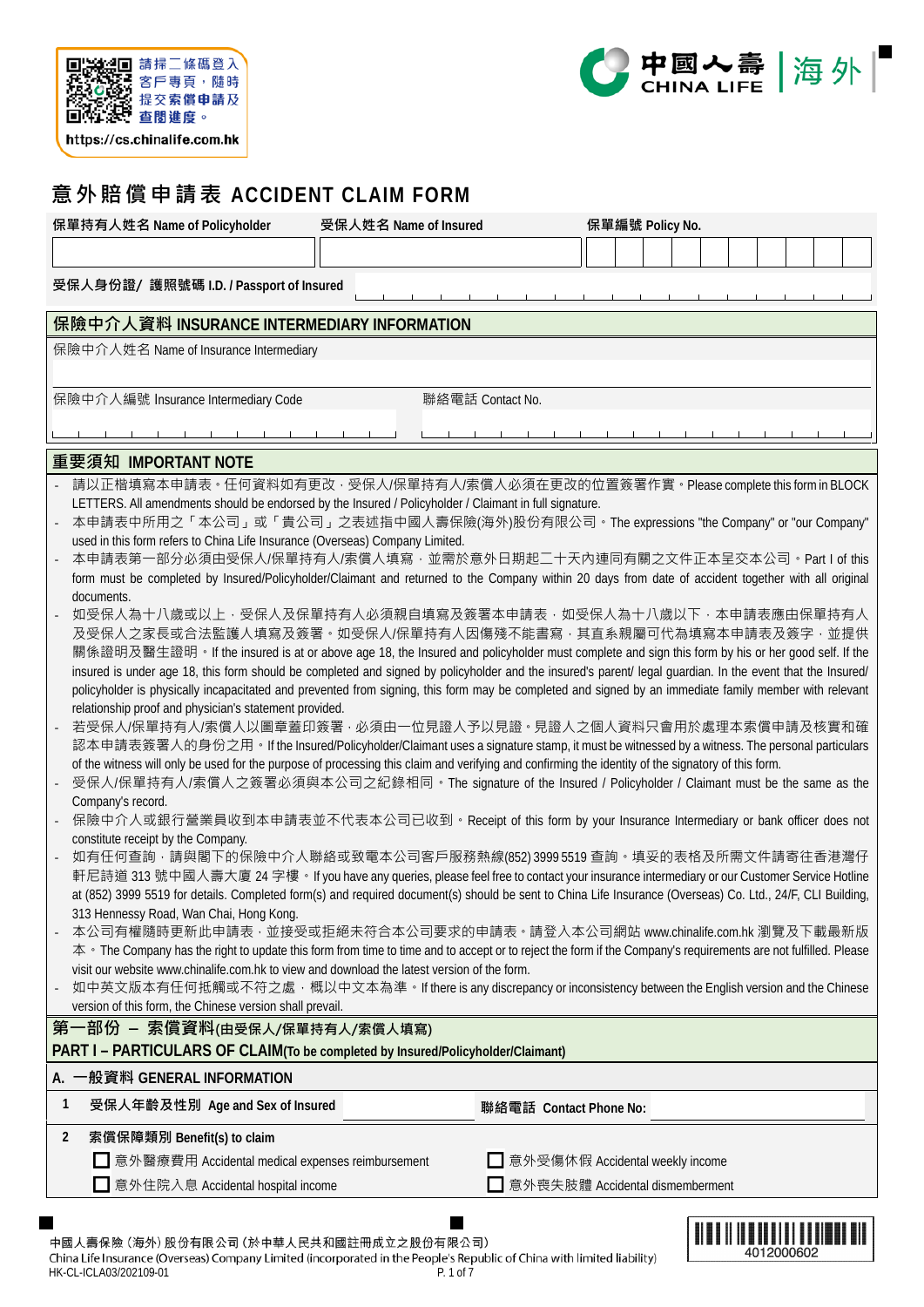|      | 保單編號 Policy No.                                                                                                                                                                                                                                                                                                                                                                                                                                |  |  |  |  |  |  |  |  |  |  |  |
|------|------------------------------------------------------------------------------------------------------------------------------------------------------------------------------------------------------------------------------------------------------------------------------------------------------------------------------------------------------------------------------------------------------------------------------------------------|--|--|--|--|--|--|--|--|--|--|--|
| A. - | -般資料(續)GENERAL INFORMATION(Continued)                                                                                                                                                                                                                                                                                                                                                                                                          |  |  |  |  |  |  |  |  |  |  |  |
| 3    | 索償申請類別 Type of claims<br>首次索償 New Claim<br>□ 再度索償 Further Claim<br>待決賠案 Pending Claim<br>重批/覆核 Review / Appeal                                                                                                                                                                                                                                                                                                                                 |  |  |  |  |  |  |  |  |  |  |  |
| 4    | 閣下有否因同一事故曾/將會向其他保險公司索償?如是,請提供該保險公司名稱及保單號碼。<br>否 No<br>是 Yes<br>Did/Will you make a claim against any other insurance company for the same incident? If yes, please<br>indicate the name of insurance company and policy no<br>保險公司名稱 Name of Insurance Company<br>保單號碼 Policy No.                                                                                                                                                              |  |  |  |  |  |  |  |  |  |  |  |
| 5    | $\Box$ 否 No<br>是 Yes<br>是否申請退回收據的核實副本 Request return of certified true copy receipt(s)                                                                                                                                                                                                                                                                                                                                                         |  |  |  |  |  |  |  |  |  |  |  |
|      | B. 意外詳情 ACCIDENT PARTICULARS                                                                                                                                                                                                                                                                                                                                                                                                                   |  |  |  |  |  |  |  |  |  |  |  |
| 1    | 上午/下午<br>意外發生日期及時間 Date and time of<br>年 Year<br>月 Month<br>$\boxminus$ Day<br>時 Hour<br>分 Minute<br>AM/PM<br>the accident                                                                                                                                                                                                                                                                                                                     |  |  |  |  |  |  |  |  |  |  |  |
| 2    | 意外發生地點及經過 Location and details of the accident                                                                                                                                                                                                                                                                                                                                                                                                 |  |  |  |  |  |  |  |  |  |  |  |
| 3    | 請詳述意外受傷部位及傷勢類別 Please describe the part(s) of body injured and the type of injury                                                                                                                                                                                                                                                                                                                                                              |  |  |  |  |  |  |  |  |  |  |  |
| 4    | 閣下有否報警?如有,請提供以下資料 Did you report to the police? If yes, please provide the following information<br>警署地點 Police Station<br>檔案編號 Case Reference No.<br>是 Yes<br>否 No<br>LΙ                                                                                                                                                                                                                                                                      |  |  |  |  |  |  |  |  |  |  |  |
| 5    | 註:請附上警察報告/交通意外報告/口供紙/酒精測試報告影印本。<br>Remarks: Please attach a photocopy of the Police Report / Traffic Accident Report / Police Statement / Alcohol Test Report.<br>閣下有否就次意外向社會福利署/勞工處申請理賠? Did you apply for compensation from Social Welfare Department / Labour Department for the<br>same accident?<br>沒有 No<br>有 · 請提供判傷紙/傷殘津貼證明 Yes · please provide Social Welfare Allowance / Labour Assessment Certificate<br>C. 治療詳情 TREATMENT DETAILS |  |  |  |  |  |  |  |  |  |  |  |
| 1    | 因此次意外受傷就診之醫生或醫院(名稱、地址及診治日期)Details of hospitals confined or physicians consulted for the injury(Name,<br>address and consultation date)<br>$\boxminus$ Day<br>醫生/醫院名稱 Name of physician/hospital<br>年 Year<br>月 Month<br>醫生/醫院地址 Address of physician/hospital                                                                                                                                                                                 |  |  |  |  |  |  |  |  |  |  |  |
| 2    | 受保人有否於住院期間請假外出?如有 <sup>,</sup> 請列明外出及返回之日期及時間。Has the Insured taken any<br>沒有 No<br>有 Yes<br>home leave during the hospital confinement? If yes, please state the starting and ending date and time.<br>上午/下午<br>年 Year<br>時 Hour<br>分 Minute<br>月 Month<br>$\boxminus$ Day<br>AM/PM<br>外出日期及時間 Starting date and time<br>返回日期及時間 Starting date and time                                                                                       |  |  |  |  |  |  |  |  |  |  |  |
| 3    | 若就診之註冊醫生/醫療服務提供者與受保人/保單持有人/索償人/保險中介人有任何關係,請列明之。Is there any relationship between<br>the Registered Medical Practitioner / Medical Services Provider and the Insured /Policyholder /Claimant / Insurance Intermediary? If so, please<br>state the relationship.                                                                                                                                                                                 |  |  |  |  |  |  |  |  |  |  |  |

۰

 $\overline{\phantom{a}}$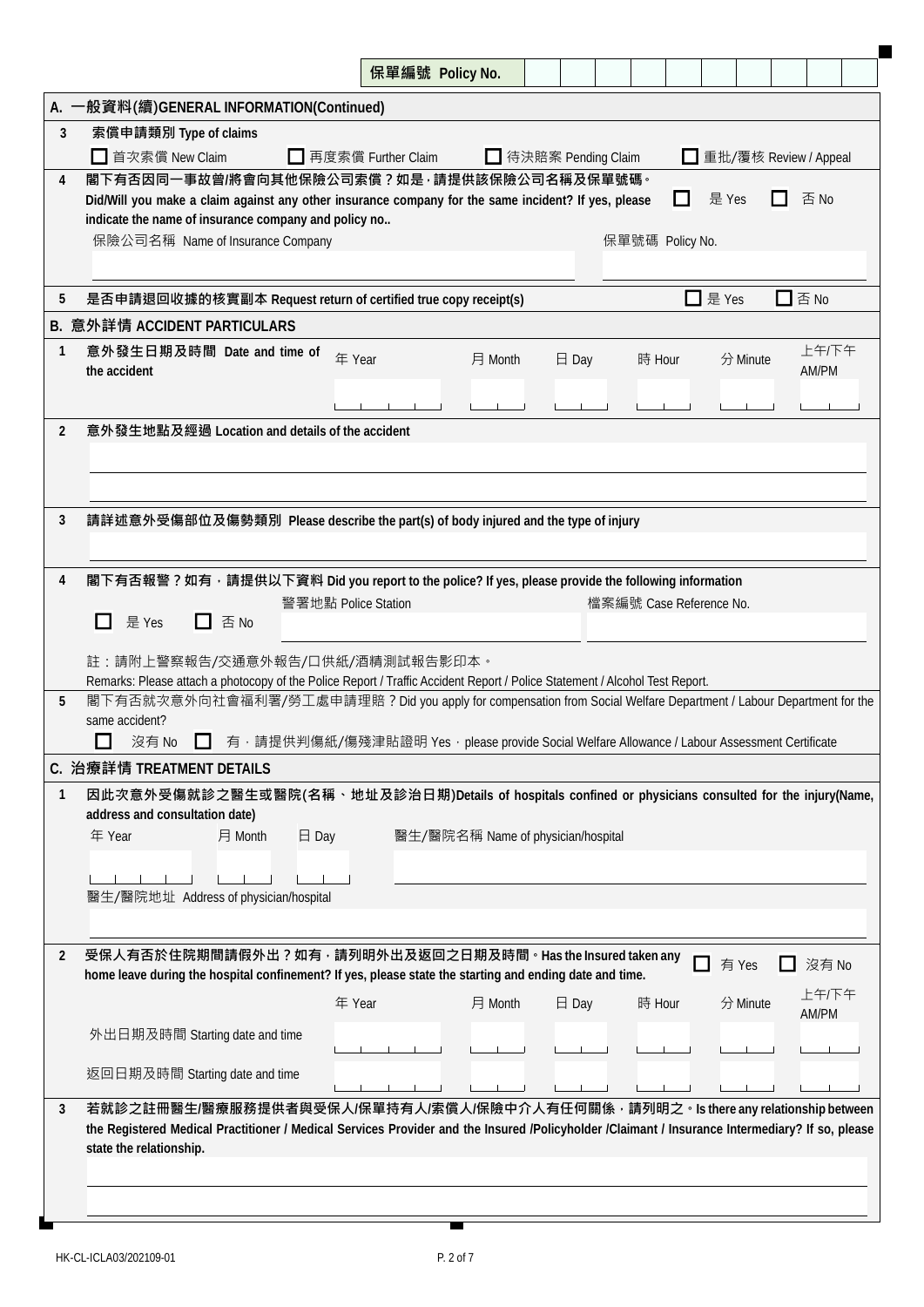|                             |                                                                                                                                                                                                                                                                                                                                                                                               | 保單編號 Policy No.                                                                                                        |                                                                                     |  |      |                    |  |  |  |  |                               |  |  |  |  |
|-----------------------------|-----------------------------------------------------------------------------------------------------------------------------------------------------------------------------------------------------------------------------------------------------------------------------------------------------------------------------------------------------------------------------------------------|------------------------------------------------------------------------------------------------------------------------|-------------------------------------------------------------------------------------|--|------|--------------------|--|--|--|--|-------------------------------|--|--|--|--|
|                             | D. 受僱資料 EMPLOYMENT PARTICULARS                                                                                                                                                                                                                                                                                                                                                                |                                                                                                                        |                                                                                     |  |      |                    |  |  |  |  |                               |  |  |  |  |
| $\mathbf{1}$                | 公司/僱主名稱 Company/Employer Name                                                                                                                                                                                                                                                                                                                                                                 |                                                                                                                        |                                                                                     |  |      | 電話號碼 Telephone No. |  |  |  |  |                               |  |  |  |  |
|                             | 地址 Address                                                                                                                                                                                                                                                                                                                                                                                    |                                                                                                                        |                                                                                     |  |      |                    |  |  |  |  |                               |  |  |  |  |
| $\overline{2}$              | 現職職位及職責(若多於一種職業,請列明所有職位及職責)Position and duties of present occupation (if more than one, please state all).                                                                                                                                                                                                                                                                                    |                                                                                                                        |                                                                                     |  |      |                    |  |  |  |  |                               |  |  |  |  |
|                             |                                                                                                                                                                                                                                                                                                                                                                                               |                                                                                                                        |                                                                                     |  |      |                    |  |  |  |  |                               |  |  |  |  |
|                             |                                                                                                                                                                                                                                                                                                                                                                                               |                                                                                                                        |                                                                                     |  |      |                    |  |  |  |  |                               |  |  |  |  |
| 3                           | 閣下有否向僱主申請病假 Did you file your sick leave application to employer?<br>月 Month<br>年 Year<br>$\boxminus$ Day                                                                                                                                                                                                                                                                                     |                                                                                                                        |                                                                                     |  |      |                    |  |  |  |  |                               |  |  |  |  |
|                             | □ 有 Yes<br>□ 沒有 No<br>由 From                                                                                                                                                                                                                                                                                                                                                                  |                                                                                                                        |                                                                                     |  |      |                    |  |  |  |  |                               |  |  |  |  |
|                             |                                                                                                                                                                                                                                                                                                                                                                                               |                                                                                                                        |                                                                                     |  | 至 To |                    |  |  |  |  |                               |  |  |  |  |
|                             |                                                                                                                                                                                                                                                                                                                                                                                               |                                                                                                                        | 復職日期 Resumed duty on                                                                |  |      |                    |  |  |  |  |                               |  |  |  |  |
| 4                           | 如仍在休假中,請提供預計復職日期。If you are still on sick leave, please provide the expected<br>date to resume duty.                                                                                                                                                                                                                                                                                          |                                                                                                                        |                                                                                     |  |      |                    |  |  |  |  |                               |  |  |  |  |
|                             | E. 領款方式(請選擇一種理賠支付方式)PAYMENT METHOD (Please select only one of the settlement options)                                                                                                                                                                                                                                                                                                         |                                                                                                                        |                                                                                     |  |      |                    |  |  |  |  |                               |  |  |  |  |
| $\mathbf{1}$                | 自動入賬 DIRECT CREDIT                                                                                                                                                                                                                                                                                                                                                                            |                                                                                                                        |                                                                                     |  |      |                    |  |  |  |  |                               |  |  |  |  |
|                             | 請提供賬戶證明文件,如印有賬戶持有人姓名/名稱及賬戶號碼的銀行卡/月結單/存摺。倘未有足夠資料顯示銀行賬戶持有人為保單受益人/索償人或<br>因故未能成功自動入賬,有關款項將以劃線支票形式發出。Please provide bank account document(s), such as bank card/monthly statement/ passbook with account<br>holder name and account no. If there is insufficient information to identify the ownership of bank account belongs to Beneficiary/Claimant or direct credit is failed for any reason, |                                                                                                                        |                                                                                     |  |      |                    |  |  |  |  |                               |  |  |  |  |
| L                           | the payment will be issued by cheque.<br>至保單持有人於香港登記的轉數快戶口 To a registered Faster Payment System (FPS) account set up in Hong Kong held by the Policyholder                                                                                                                                                                                                                                   |                                                                                                                        |                                                                                     |  |      |                    |  |  |  |  |                               |  |  |  |  |
|                             | 銀行名稱 Name of bank                                                                                                                                                                                                                                                                                                                                                                             | 銀行編號 Bank No.                                                                                                          | 分行編號 Branch No. 銀行賬戶號碼 Account No.                                                  |  |      |                    |  |  |  |  |                               |  |  |  |  |
|                             |                                                                                                                                                                                                                                                                                                                                                                                               |                                                                                                                        |                                                                                     |  |      |                    |  |  |  |  |                               |  |  |  |  |
|                             |                                                                                                                                                                                                                                                                                                                                                                                               |                                                                                                                        |                                                                                     |  |      |                    |  |  |  |  |                               |  |  |  |  |
|                             | 賬戶持有人姓名(中文) (必須為保單持有人)<br>Name of bank account holder (Chinese) (Policyholder Only)                                                                                                                                                                                                                                                                                                           |                                                                                                                        | 賬戶持有人姓名(英文) (必須為保單持有人)<br>Name of bank account holder (English) (Policyholder Only) |  |      |                    |  |  |  |  |                               |  |  |  |  |
|                             | 「轉數快」(FPS)只適用於實付幣種為港元或人民幣的申請 · 每筆交易上限為港元或人民幣一百萬元 · 請注意人民幣幣種僅適用於人民幣保單 · "Faster<br>Payment System" (FPS) is only applicable to the payment in HKD or CNY. The maximum amount of each transaction is HKD/CNY1,000,000.00. Please note that CNY currency<br>is only applicable for CNY policy.                                                                                                   |                                                                                                                        |                                                                                     |  |      |                    |  |  |  |  |                               |  |  |  |  |
|                             | 至保單持有人於香港開立的港元戶口 To a HKD account set up in Hong Kong held by the Policyholder                                                                                                                                                                                                                                                                                                                |                                                                                                                        |                                                                                     |  |      |                    |  |  |  |  |                               |  |  |  |  |
|                             | 銀行名稱 Name of bank                                                                                                                                                                                                                                                                                                                                                                             | 銀行編號 Bank No.                                                                                                          | 分行編號 Branch No. 銀行賬戶號碼 Account No.                                                  |  |      |                    |  |  |  |  |                               |  |  |  |  |
|                             |                                                                                                                                                                                                                                                                                                                                                                                               |                                                                                                                        |                                                                                     |  |      |                    |  |  |  |  |                               |  |  |  |  |
|                             | 賬戶持有人姓名(中文) (必須為保單持有人)                                                                                                                                                                                                                                                                                                                                                                        |                                                                                                                        | 賬戶持有人姓名(英文)(必須為保單持有人)                                                               |  |      |                    |  |  |  |  |                               |  |  |  |  |
|                             | Name of bank account holder (Chinese) (Policyholder Only)                                                                                                                                                                                                                                                                                                                                     |                                                                                                                        | Name of bank account holder (English) (Policyholder Only)                           |  |      |                    |  |  |  |  |                               |  |  |  |  |
|                             | 電匯 (可於 https://www.chinalife.com.hk/zh-hk/customer-service/forms-download/individual-claim 下載相關表格)                                                                                                                                                                                                                                                                                            |                                                                                                                        |                                                                                     |  |      |                    |  |  |  |  |                               |  |  |  |  |
| $\Box$                      | Telegraphic Transaction (Please download "Claim Direct Payment Application Form" from https://www.chinalife.com.hk/zh-hk/customer-service/forms-<br>download/individual-claim)                                                                                                                                                                                                                |                                                                                                                        |                                                                                     |  |      |                    |  |  |  |  |                               |  |  |  |  |
| 2                           | 本地銀行劃線支票 HK LOCAL CROSSED CHEQUE                                                                                                                                                                                                                                                                                                                                                              |                                                                                                                        |                                                                                     |  |      |                    |  |  |  |  |                               |  |  |  |  |
|                             | 賠款貨幣選擇 Preferred Settlement Currency                                                                                                                                                                                                                                                                                                                                                          |                                                                                                                        |                                                                                     |  |      |                    |  |  |  |  |                               |  |  |  |  |
| $\overline{\phantom{a}}$    | 保單貨幣 Policy Currency                                                                                                                                                                                                                                                                                                                                                                          | 港幣(按中國人壽保險(海外)股份有限公司每月之固定兌換率計算)<br>Hong Kong Dollar (at monthly fixed rate of China Life Insurance (Overseas) Company) |                                                                                     |  |      |                    |  |  |  |  |                               |  |  |  |  |
| $\mathcal{L}_{\mathcal{A}}$ | 親自到客戶服務中心提取 Collect Cheque at Customer Service Centre in person(如保單是透過網上或電話銷售方式購買,而保單持有人尚未<br>完成身份認證 · 則賠款須以支票形式支付 · 並請保單持有人帶同身份證明文件親臨本公司的香港客戶服務中心收取支票 · ) (If the Policyholder                                                                                                                                                                                                               |                                                                                                                        |                                                                                     |  |      |                    |  |  |  |  |                               |  |  |  |  |
|                             | purchased the policy online or via direct marketing, and has not completed the identity verification, the claim payment will be made by cheque. The Policyholder should collect<br>the cheque at our Hong Kong Customer Service Centre by presenting the identity document.)                                                                                                                  |                                                                                                                        |                                                                                     |  |      |                    |  |  |  |  |                               |  |  |  |  |
| $\overline{\phantom{a}}$    | 授權第三者(代領人)領取 Pick up cheque in person by authorized person                                                                                                                                                                                                                                                                                                                                    |                                                                                                                        |                                                                                     |  |      |                    |  |  |  |  |                               |  |  |  |  |
|                             | 代領人姓名                                                                                                                                                                                                                                                                                                                                                                                         |                                                                                                                        | 代領人聯絡電話                                                                             |  |      |                    |  |  |  |  | 代領人身份證明文件號碼                   |  |  |  |  |
|                             | Name of authorized person                                                                                                                                                                                                                                                                                                                                                                     |                                                                                                                        | Contact no. of authorized person                                                    |  |      |                    |  |  |  |  | I.D. no. of authorized person |  |  |  |  |
|                             |                                                                                                                                                                                                                                                                                                                                                                                               |                                                                                                                        |                                                                                     |  |      |                    |  |  |  |  |                               |  |  |  |  |

п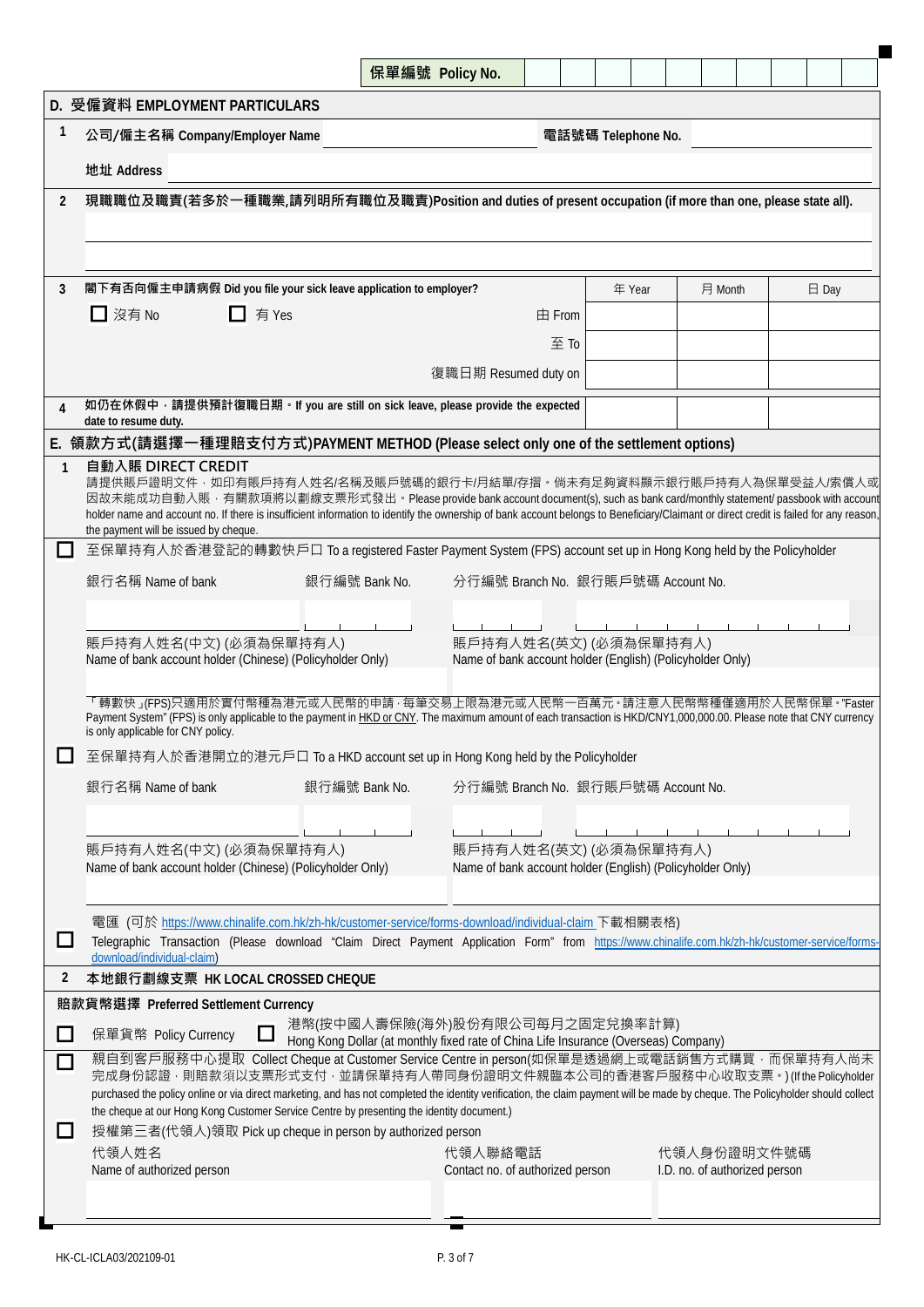|                                                                                                                                                                                                                                                                                                                                                      |                                                                                                                                                                                                                                                                                                    | 保單編號 Policy No.   |                                                        |  |  |                                              |  |  |                                                |  |  |                                       |  |  |
|------------------------------------------------------------------------------------------------------------------------------------------------------------------------------------------------------------------------------------------------------------------------------------------------------------------------------------------------------|----------------------------------------------------------------------------------------------------------------------------------------------------------------------------------------------------------------------------------------------------------------------------------------------------|-------------------|--------------------------------------------------------|--|--|----------------------------------------------|--|--|------------------------------------------------|--|--|---------------------------------------|--|--|
| $\overline{2}$                                                                                                                                                                                                                                                                                                                                       | 本地銀行劃線支票(續) HK LOCAL CROSSED CHEQUE(Continued)                                                                                                                                                                                                                                                     |                   |                                                        |  |  |                                              |  |  |                                                |  |  |                                       |  |  |
|                                                                                                                                                                                                                                                                                                                                                      | □ 灣仔 Wan Chai<br>■ *其他地點*Other Location:                                                                                                                                                                                                                                                           |                   |                                                        |  |  |                                              |  |  |                                                |  |  |                                       |  |  |
|                                                                                                                                                                                                                                                                                                                                                      | *請於 <u>www.chinalife.com.hk</u> 的「聯絡我們」>「聯絡中心」查閱香港境內其他地點的客戶中心(如有) • *Please visit our website <u>www.chinalife.com.hk</u>                                                                                                                                                                          |                   |                                                        |  |  |                                              |  |  |                                                |  |  |                                       |  |  |
|                                                                                                                                                                                                                                                                                                                                                      | "Contact Us" > "Our Customer Service Centre" to obtain information of other Customer Service Centre location(s) in HK (if any).                                                                                                                                                                    |                   |                                                        |  |  |                                              |  |  |                                                |  |  |                                       |  |  |
| ப                                                                                                                                                                                                                                                                                                                                                    | 郵寄至保單登記的通訊地址 Mail to correspondence address registered in our Company<br>經保險中介人轉遞 Deliver via Insurance Intermediary                                                                                                                                                                               |                   |                                                        |  |  |                                              |  |  |                                                |  |  |                                       |  |  |
| $\Box$<br>⊔                                                                                                                                                                                                                                                                                                                                          | 經銀行營業員轉送 (請指定銀行分行及經辦人員) Deliver by bank officer (Please state the branch and bank officer)                                                                                                                                                                                                         |                   |                                                        |  |  |                                              |  |  |                                                |  |  |                                       |  |  |
|                                                                                                                                                                                                                                                                                                                                                      | 銀行分行 Branch                                                                                                                                                                                                                                                                                        | 經辦人員 Bank Officer |                                                        |  |  |                                              |  |  |                                                |  |  |                                       |  |  |
|                                                                                                                                                                                                                                                                                                                                                      |                                                                                                                                                                                                                                                                                                    |                   |                                                        |  |  |                                              |  |  |                                                |  |  |                                       |  |  |
| $\Box$                                                                                                                                                                                                                                                                                                                                               | 3<br>其他領款方式 OTHER PAYMENT METHODS<br>抵付保費及徵費(僅適用於同一保單持有人名下生效之保單,請指定保單號碼。抵付保費時已包括保費徵費。) Offset the premium and<br>Levy (only applicable to inforce policy under same Policyholder, please specify the policy no The Premium Levy has been included into the Premium<br>Payment.)<br>保單號碼 Policy No. |                   |                                                        |  |  |                                              |  |  |                                                |  |  |                                       |  |  |
|                                                                                                                                                                                                                                                                                                                                                      | $-1$ $-1$                                                                                                                                                                                                                                                                                          |                   |                                                        |  |  |                                              |  |  |                                                |  |  |                                       |  |  |
| H                                                                                                                                                                                                                                                                                                                                                    | 其他, 請說明 Others, please specify                                                                                                                                                                                                                                                                     |                   |                                                        |  |  |                                              |  |  |                                                |  |  |                                       |  |  |
|                                                                                                                                                                                                                                                                                                                                                      | *申請非劃線支票或匯票 · 可於 https://www.chinalife.com.hk/zh-hk/customer-service/forms-download/payment-collection 下載「特別領取方式申請表」。                                                                                                                                                                              |                   |                                                        |  |  |                                              |  |  |                                                |  |  |                                       |  |  |
| Please download "Special Payment Arrangement Request Form" from https://www.chinalife.com.hk/zh-hk/customer-service/forms-download/payment-collection if apply<br>for Uncrossed Cheque or Demand Draft.                                                                                                                                              |                                                                                                                                                                                                                                                                                                    |                   |                                                        |  |  |                                              |  |  |                                                |  |  |                                       |  |  |
| F. 索償所需文件清單 CLAIM DOCUMENT CHECKLIST                                                                                                                                                                                                                                                                                                                 |                                                                                                                                                                                                                                                                                                    |                   |                                                        |  |  |                                              |  |  |                                                |  |  |                                       |  |  |
|                                                                                                                                                                                                                                                                                                                                                      | ✔基本文件 Basic Documents; ●附加文件 Additional Documents; *不適用 Not Applicable                                                                                                                                                                                                                             |                   | 意外醫療費用                                                 |  |  |                                              |  |  |                                                |  |  |                                       |  |  |
|                                                                                                                                                                                                                                                                                                                                                      | 索償所需文件 (文件的核實副本可於本公司的客戶服務中心辦理)<br>Claim Document (Documents can be certified at our Company's Customer<br><b>Service Centres)</b>                                                                                                                                                                  |                   | <b>Accidental medical</b><br>expenses<br>reimbursement |  |  | 意外受傷休假<br><b>Accidental weekly</b><br>income |  |  | 意外住院津貼<br><b>Accidental hospital</b><br>income |  |  | 意外喪失肢體<br>Accidental<br>dismemberment |  |  |
|                                                                                                                                                                                                                                                                                                                                                      | 由閣下填妥並簽署之本申請表第一部分 Part I of this form completed<br>and signed by your good self                                                                                                                                                                                                                    |                   | ✓                                                      |  |  | $\checkmark$                                 |  |  | ✓                                              |  |  | $\checkmark$                          |  |  |
| 囗                                                                                                                                                                                                                                                                                                                                                    | 由主診醫生填寫並且簽署及蓋印之本申請表第二部分 Part II of this<br>form completed and signed by attending physician with chop                                                                                                                                                                                              |                   | ✓                                                      |  |  | ✓                                            |  |  | ✓                                              |  |  | ✓                                     |  |  |
|                                                                                                                                                                                                                                                                                                                                                      | 載有明確診斷之出院紙/病假紙/醫生證明書(適用於香港醫院管理<br>局轄下醫院之治療) Discharge slip/sick leave certificate/medical certificate<br>with clear exact diagnosis (applicable to treatment received in hospitals of the<br>Hospital Authority of Hong Kong)                                                                      |                   |                                                        |  |  |                                              |  |  |                                                |  |  |                                       |  |  |
|                                                                                                                                                                                                                                                                                                                                                      | 出院小結(適用於中國境內之治療) Discharge summary (applicable to<br>treatment received in Mainland China)                                                                                                                                                                                                         |                   | $\checkmark$                                           |  |  | ✓                                            |  |  | $\checkmark$                                   |  |  | ✓                                     |  |  |
|                                                                                                                                                                                                                                                                                                                                                      | 醫療收據正本及其帳單明細表 Original medical receipt and statement of<br>account                                                                                                                                                                                                                                 |                   | ✓                                                      |  |  | 只需副本<br>Copy required only                   |  |  | 只需副本<br>Copy required only                     |  |  | 只需副本<br>Copy required only            |  |  |
|                                                                                                                                                                                                                                                                                                                                                      | 其他保險公司或機構賠付之清單明細 Settlement advice from other<br>insurer/party                                                                                                                                                                                                                                     |                   |                                                        |  |  |                                              |  |  | ×                                              |  |  |                                       |  |  |
| □                                                                                                                                                                                                                                                                                                                                                    | 診斷測試報告 (如:病理報告、驗血報告、正電子掃描/電腦掃描/<br>磁力共振報告、心電圖報告、超聲波報告、X光報告等)Diagnosis report<br>and laboratory test report (such as pathological report, blood test report, PET<br>Scan/CT Scan/MRI report, ECG report, ultrasound report and X-ray report etc.)                                                   |                   |                                                        |  |  |                                              |  |  |                                                |  |  |                                       |  |  |
|                                                                                                                                                                                                                                                                                                                                                      | 勞工判傷紙/僱主發出之病假證明 Labour Assessment Certificate /<br>Employer confirmation letter for sick leave record                                                                                                                                                                                              |                   |                                                        |  |  | $\checkmark$                                 |  |  |                                                |  |  | $\checkmark$                          |  |  |
|                                                                                                                                                                                                                                                                                                                                                      | 警署報告及/或交通意外報 Police report and/or traffic accident report                                                                                                                                                                                                                                          |                   |                                                        |  |  |                                              |  |  |                                                |  |  |                                       |  |  |
|                                                                                                                                                                                                                                                                                                                                                      | 物理治療/職業治療報告 Physiotherapy / occupational therapy report                                                                                                                                                                                                                                            |                   |                                                        |  |  |                                              |  |  |                                                |  |  |                                       |  |  |
|                                                                                                                                                                                                                                                                                                                                                      | 報章剪報 Newspaper clipping                                                                                                                                                                                                                                                                            |                   | $\bullet$                                              |  |  |                                              |  |  |                                                |  |  |                                       |  |  |
|                                                                                                                                                                                                                                                                                                                                                      | 註冊醫生/醫院發出的轉介信副本 Copy of referral letter issued by<br>registered medical practitioner / Hospital                                                                                                                                                                                                    |                   |                                                        |  |  |                                              |  |  |                                                |  |  |                                       |  |  |
|                                                                                                                                                                                                                                                                                                                                                      | G. 個人資料收集聲明 PERSONAL INFORMATION COLLECTION STATEMENT                                                                                                                                                                                                                                              |                   |                                                        |  |  |                                              |  |  |                                                |  |  |                                       |  |  |
| 本人/我們確認已閱讀及明白「中國人壽保險(海外)股份有限公司」的收集個人資料聲明。有關最新版本的收集個人資料聲明 · 可於<br>https://www.chinalife.com.hk/zh-hk/privacy-policy下載或向中國人壽保險(海外)股份有限公司索取。I/We confirm that I/we have read and understood<br>the Personal Information Collection Statement ("PICS") of China Life Insurance (Overseas) Company Limited. For the latest version of the PICS, it can be |                                                                                                                                                                                                                                                                                                    |                   |                                                        |  |  |                                              |  |  |                                                |  |  |                                       |  |  |

downloaded from https://www.chinalife.com.hk/zh-hk/privacy-policy or is made available upon request.

П

 $\qquad \qquad \blacksquare$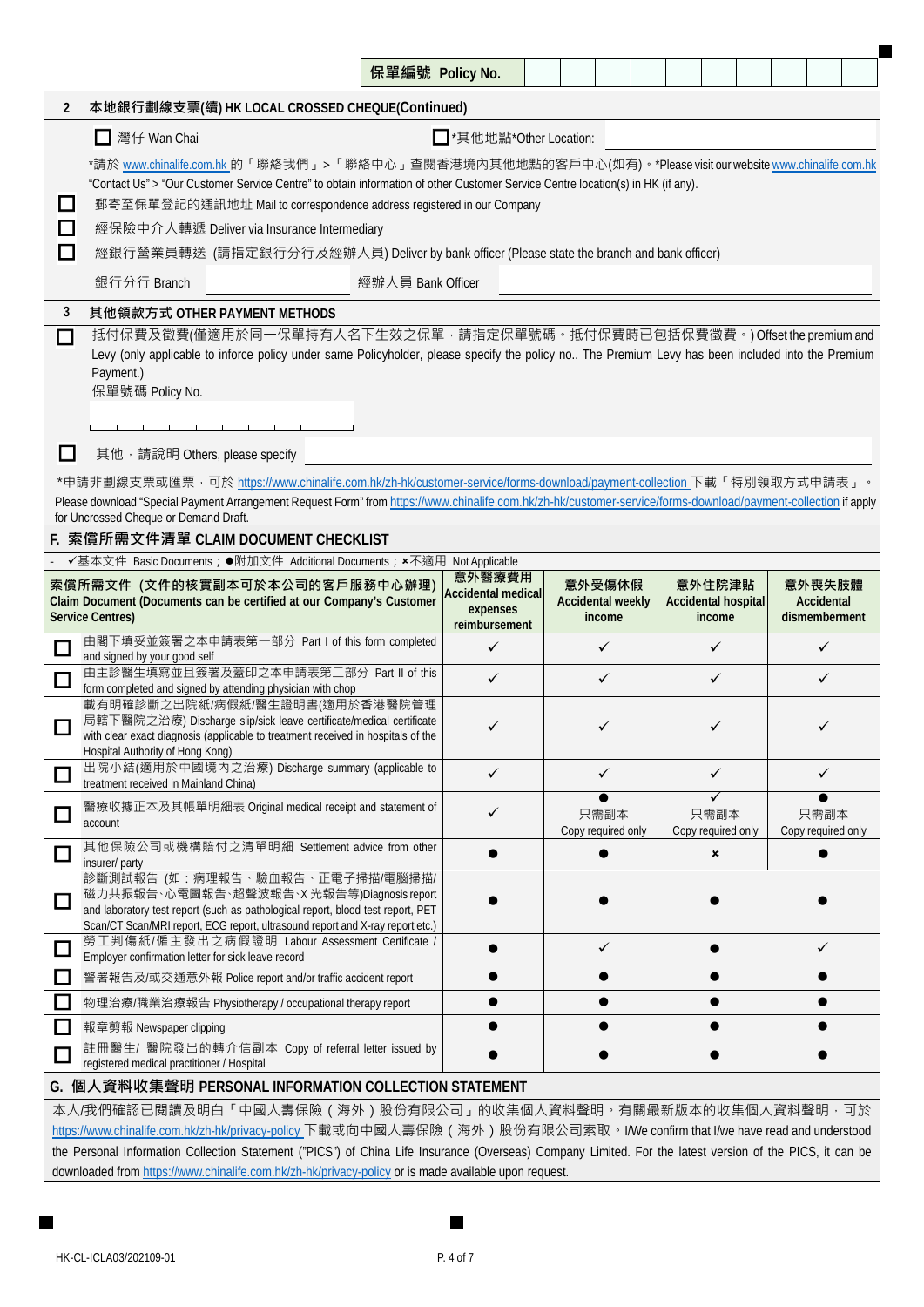**保單編號 Policy No.**

# **H. 電子票據索償聲明 DECLARATION FOR ELECTRONIC RECEIPT**

 $\Box$  本人/我們,受保人/保單持有人/索償人謹此確認是次遞交之電子票據為唯一收據,相關診所醫院並沒有就是次求診收據曾經或重覆發出書面正本收 據。I/We, the Insured/Policyholder/Claimant, confirm that the electronic receipt(s) submitted for this claim application is/ are the sole receipt(s). The clinic / hospital of this visit has not ever or repeatedly issued the original paper receipt(s) for the same visit.

本人/我們,受保人/保單持有人/索償人亦聲明及保證除貴公司外,就該住院或有關求診將獲賠付部份,並没有向其他保險公司或機構進行重覆

索償 · I/We, the Insured/Policyholder/Claimant, declared and guarantee that apart from our company, I/we have not filed/ will not file the duplicate claims against other insurance companies or institutions concerning the amount to be claimed in your company for the said electronic receipt(s).

本人/我們,受保人/保單持有人/索償人承諾如上述聲明不正確,本人願意退還貴公司就該住院或有關求診之全部賠償,並承擔有關之一切法律責任。 I/We, the Insured/Policyholder/Claimant, undertake that if the above statement is incorrect, I/we are willing to refund the full claim payment for the said receipt(s) to our company and bear all related legal liabilities.

#### **I. 收取個人壽險保費徵費 COLLECTION OF PREMIUM LEVY ON INDIVIDUAL LIFE INSURANCE POLICIES**

本人/我們謹已收悉:貴公司就保險業監管局要求並授權向每位保單持有人所持有的有效保單徵收「保費徵費」(下稱「徵費」),及將收取 的徵費將會全數轉交予該局。保險業監管局亦可以根據相關條例,將有關的欠付款作為民事債項及向相關的保單持有人追討欠款並有機 會徵收罰款。有關收取徵費的詳情,請瀏覽中國人壽(海外)股份有限公司的網頁 www.chinalife.com.hk/levy/。

I/We hereby notified that: China Life Insurance (Overseas) Company Limited, as an authorized insurer, is statutorily required to collect Premium Levy ("Levy") from policyholder on behalf of the Insurance Authority ("IA") and report to IA. IA may take legal proceedings against policyholder in respect of any outstanding Levy as civil debt and may impose pecuniary penalty. For details of the collection of Levy, please refer to the website at www.chinalife.com.hk/levy/

### **J. 聲明及授權 DECLARATION AND AUTHORIZATION**

### **授權 Authorization**

本人/我們,受保人/保單持有人/索償人,代表本人/我們及尚未成年之受保人(如有)謹此授權 (1) 任何僱主、註冊西醫、醫院、診所、保險 公司、銀行、政府機構、政府部門,或其他機構、組織或人士,凡知道或具有任何有關本人/我們/尚未成年之受保人之紀錄、認識或資料 者,均可將該等資料提供、發放及轉交給中國人壽保險(海外)股份有限公司(以下簡稱「貴公司」); (2) 貴公司或任何其指定之醫療/輔 助醫療檢查員或化驗所,可就本索償申請替本人/我們/尚未成年之受保人進行所需之醫療評估及測試,作為審核本人/我們/尚未成年之受 保人之健康狀況。此授權對本人/我們之繼承人及授讓人具有約束力;即使本人/我們死亡或無行為能力時,此授權書仍具效力。此授權書 的影印本與正本均有同等效力。I /We, the Insured/Policyholder/Claimant, represent me/ us/ the Insured under 18 years old (if any) HEREBY AUTHORIZE (1) any employer, registered medical practitioner, hospital, clinic, insurance company, bank, government institution, government department, or other organization, institution or person, that is aware of or has any records, knowledge or information of me/us/the insured under 18 years old to disclose, release and transfer such information to the Company; (2) the Company or any of its appointed medical / para-medical examiners or laboratories to perform the necessary medical assessment and tests to evaluate the health status of myself/ ourselves/ the insured under 18 years old in relation to this claim. This authorization shall bind the successors and assignees of me/us and remains valid notwithstanding death or incapacity. A photocopy of this authorization shall be as valid as the original.

#### **聲明 Declaration**

本人/我們,受保人/保單持有人/索償人,謹此聲明及同意(1)上述一切陳述及問題的所有答案,不論是否本人/我們親手所寫,就本人/我們 所知所信,均為事實之全部並確實無訛; 本人/我們明白倘未知任何一項是否重要,本人/我們均須將其事實在本申請表上說明;(2)本人 /我們對任何人所作出之任何聲明,除在本申請表上填寫或印出及經 貴公司發表和批准外,貴公司不須受其約束。若相關人士不能提供 任何本申請表所需的資料,貴公司可能因此不能審核及處理本索償申請。

I/ We, the Insured/Policyholder/Claimant HEREBY DECLARE and AGREE that (1) all the foregoing statements and answers to all questions whether or not written by my/our own hand are to the best of my/our knowledge and belief complete and true; I/We also understand that in the event of doubt as to whether a fact is material, it should be disclosed here. (2) The Company is not bound by any statement which I/ we may have made to any person unless it is written or printed here and is presented and approved by the Company. If any relevant persons fail to provide any information requested in this claim form, it may result in the Company's inability to process and deal with this claim.

## **K. 簽署(請勿在空白表格上簽署)SIGNATURE(Please DO NOT sign on BLANK form)**

| ີ                                                           |        |                                                      |                 |        |                                          |                 |                       |         |       |  |  |  |
|-------------------------------------------------------------|--------|------------------------------------------------------|-----------------|--------|------------------------------------------|-----------------|-----------------------|---------|-------|--|--|--|
|                                                             |        | 受保人(年齡 18 歲或以上)<br>Insured(whose age is 18 or above) |                 |        | 保單持有人 / 索償人*<br>Policyholder / Claimant* |                 | 見證人<br><b>Witness</b> |         |       |  |  |  |
| 簽署 Signature                                                |        |                                                      |                 |        |                                          |                 |                       |         |       |  |  |  |
| 姓名 Name                                                     |        |                                                      |                 |        |                                          |                 |                       |         |       |  |  |  |
| 身份證/護照號碼 I.D. Card / Passport<br>No.                        |        |                                                      |                 |        |                                          |                 |                       |         |       |  |  |  |
|                                                             | 年 Year | 月 Month                                              | $\boxminus$ Day | 年 Year | 月 Month                                  | $\boxminus$ Day | 年 Year                | 月 Month | 日 Day |  |  |  |
| 日期 Date                                                     |        |                                                      |                 |        |                                          |                 |                       |         |       |  |  |  |
| *索償人與受保人/保單持有人關係<br>*Relationship with Insured/Policyholder |        |                                                      |                 |        |                                          |                 |                       |         |       |  |  |  |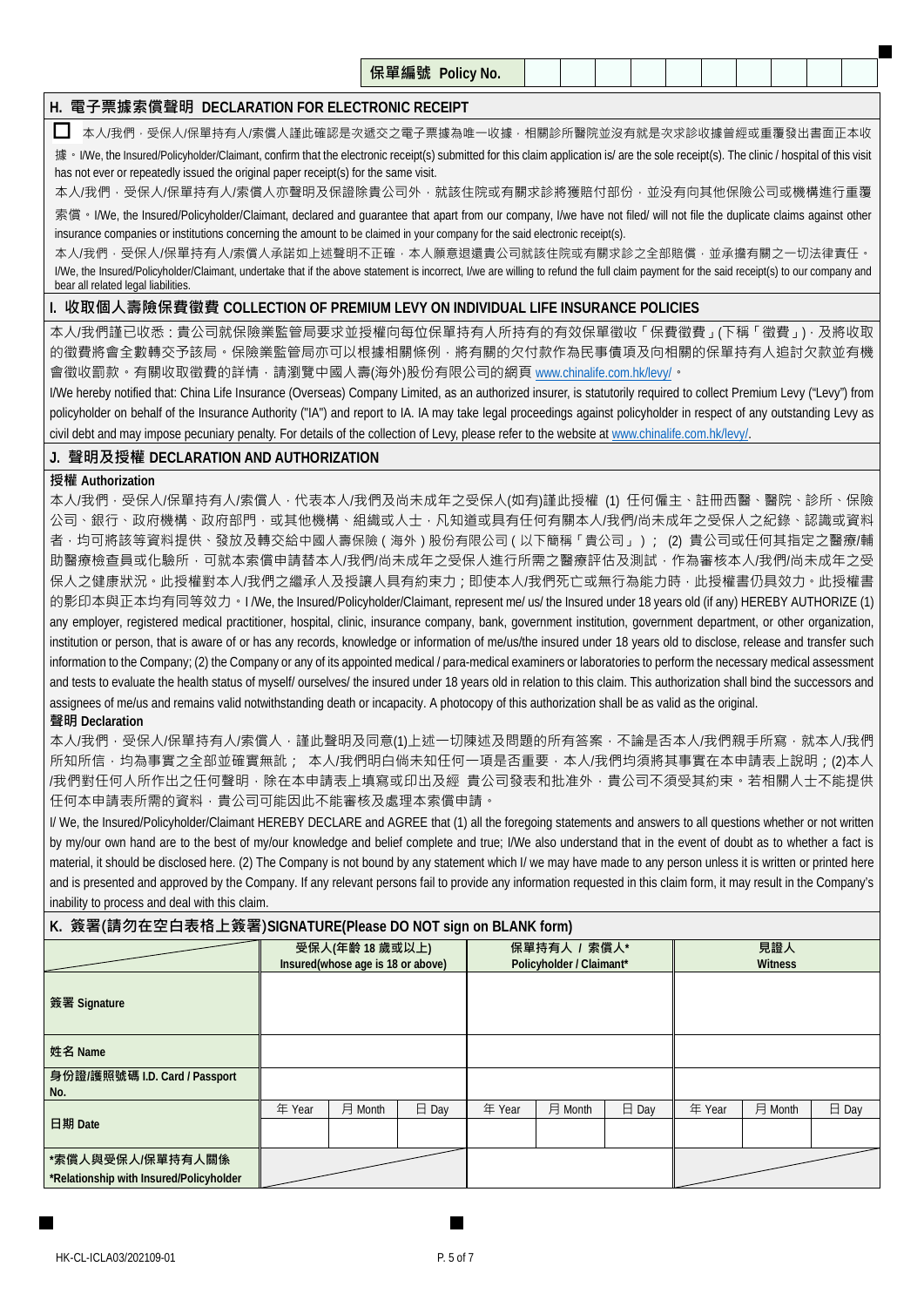|                                                                                                                                                                                             |                                                                                                                                                                                              | 保單編號 Policy No.               |         |                 |                                             |          |                |  |  |  |  |  |  |
|---------------------------------------------------------------------------------------------------------------------------------------------------------------------------------------------|----------------------------------------------------------------------------------------------------------------------------------------------------------------------------------------------|-------------------------------|---------|-----------------|---------------------------------------------|----------|----------------|--|--|--|--|--|--|
| 第二部份-主診醫生報告書(由主診醫生填寫,所有費用由受保人/保單持有人/索償人自行承擔)<br>PART II - ATTENDING PHYSICIAN'S STATEMENT (To be completed by attending physician at the Insured / Policyholder / Claimant's own expenses.) |                                                                                                                                                                                              |                               |         |                 |                                             |          |                |  |  |  |  |  |  |
|                                                                                                                                                                                             | A. 病人資料 PARTICULARS OF PATIENT                                                                                                                                                               |                               |         |                 |                                             |          |                |  |  |  |  |  |  |
| 病人姓名                                                                                                                                                                                        | Name of patient                                                                                                                                                                              | 病人年齡/性別<br>Age/sex of patient |         |                 | 病人身份證/護照號碼<br>I.D / Passport No. of patient |          |                |  |  |  |  |  |  |
|                                                                                                                                                                                             | B. 診治資料 CONSULTATION DETAILS                                                                                                                                                                 |                               |         |                 |                                             |          |                |  |  |  |  |  |  |
| $\mathbf{1}$                                                                                                                                                                                | 意外發生日期 Date of Accident                                                                                                                                                                      | 年 Year                        | 月 Month | $\boxminus$ Day | 時 Hour                                      | 分 Minute | 上午/下午<br>AM/PM |  |  |  |  |  |  |
| 2(a)                                                                                                                                                                                        | 如有住院, 請提供住院時段 Period of hospital                                                                                                                                                             |                               |         |                 |                                             |          |                |  |  |  |  |  |  |
|                                                                                                                                                                                             | confinement if hospitalized                                                                                                                                                                  |                               |         |                 |                                             |          |                |  |  |  |  |  |  |
| 2(b)                                                                                                                                                                                        | 醫院名稱 Name of hospital                                                                                                                                                                        |                               |         |                 |                                             |          |                |  |  |  |  |  |  |
| 3                                                                                                                                                                                           | 受傷後首次接受就診日期 Date of first<br>consultation for this injury                                                                                                                                    | 年 Year                        | 月 Month | $\boxminus$ Day | $\Box$ $\pm$ $\pm$ AM                       | 口下午PM    |                |  |  |  |  |  |  |
| 4(a)                                                                                                                                                                                        | 意外發生經過 Circumstances of accident                                                                                                                                                             |                               |         |                 |                                             |          |                |  |  |  |  |  |  |
| 4(b)<br>4(c)                                                                                                                                                                                | 身體受傷之部位 Part of body injured<br>受傷類別和程度 Type and extent of injury                                                                                                                            |                               |         |                 |                                             |          |                |  |  |  |  |  |  |
| 4(d)                                                                                                                                                                                        | 閣下於首次會診該病人時,其身體有否可見之表面傷痕?如有,請描述。Is there any visible contusion, cut or wound on the exterior<br>body part at your first consultation? If yes, please describe in details.<br>□是 Yes          |                               |         |                 |                                             |          |                |  |  |  |  |  |  |
|                                                                                                                                                                                             | $\square$ 否 No                                                                                                                                                                               |                               |         |                 |                                             |          |                |  |  |  |  |  |  |
| 5                                                                                                                                                                                           | 最後會診日期及病人之康復情況 Date of last 年 Year<br>consultation and status of recovery<br>康復情況 Status of recovery                                                                                         |                               |         | 月 Month         | $\boxminus$ Day                             |          |                |  |  |  |  |  |  |
| 6                                                                                                                                                                                           | 請提供所有治療詳情(例如留院、手術、物理治療、X 光、特別診斷程序檢查) Please provide all treatments details (such as<br>hospitalization, surgery, physiotherapy, X-ray, special diagnostic procedures and investigation etc.) |                               |         |                 |                                             |          |                |  |  |  |  |  |  |
|                                                                                                                                                                                             | 月 Month 日 Day<br>年 Year                                                                                                                                                                      | 治療詳情 Treatment details        |         |                 | 檢查結果/治療時期 Result/ Treatment duration        |          |                |  |  |  |  |  |  |
|                                                                                                                                                                                             |                                                                                                                                                                                              |                               |         |                 |                                             |          |                |  |  |  |  |  |  |
|                                                                                                                                                                                             |                                                                                                                                                                                              |                               |         |                 |                                             |          |                |  |  |  |  |  |  |